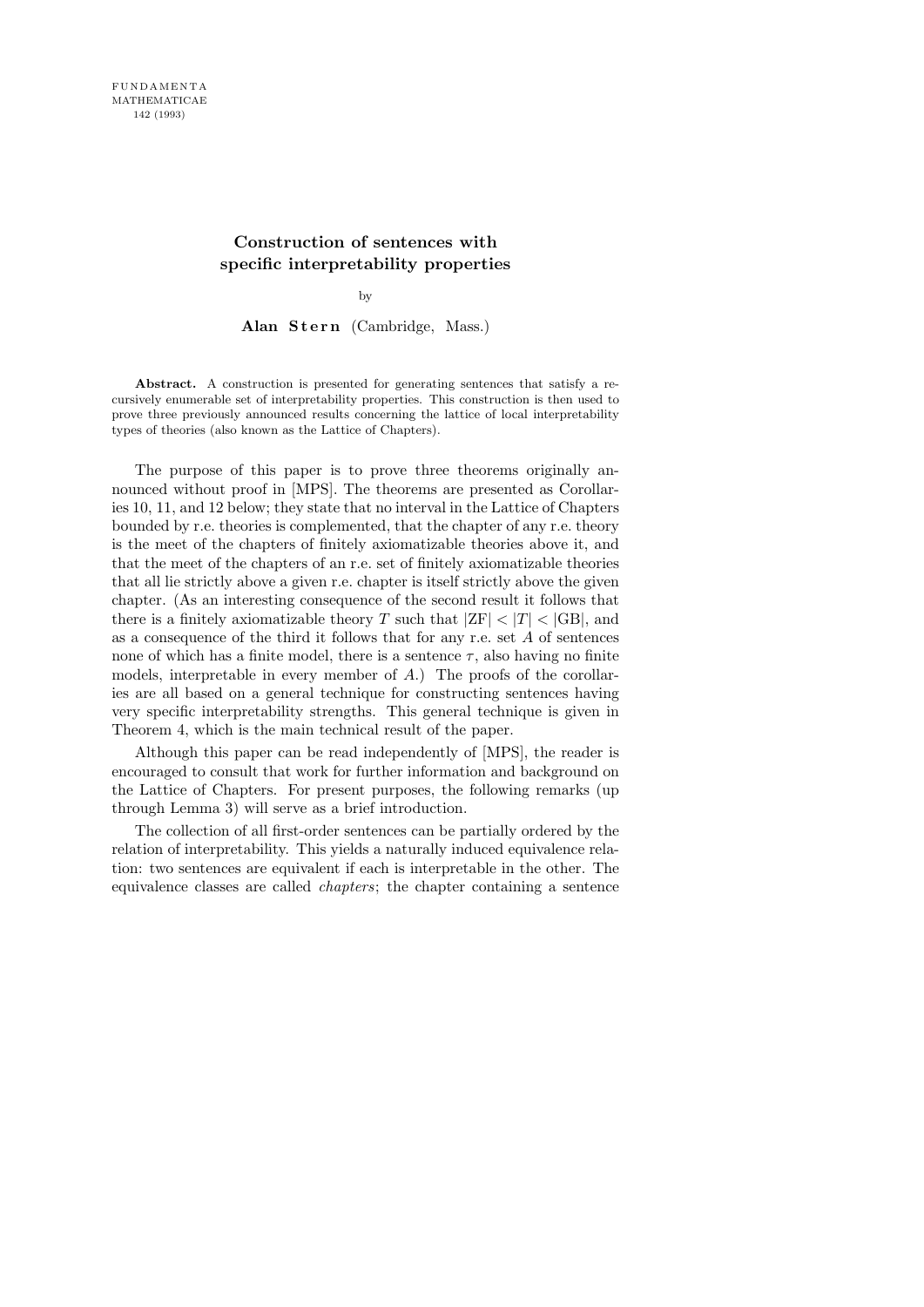$\alpha$  is written as | $\alpha$ . The chapters are ordered by interpretability of their constituents, and this ordering forms a lattice. A sentence having a finite model is interpretable by any sentence; the chapter consisting of all such sentences is the minimum element of the lattice. Similarly, any sentence is interpretable by an inconsistent sentence, so the chapter containing all inconsistent sentences is the maximum element of the lattice.

The lattice described here is only a sublattice of LC (the Lattice of *Chapters*). The full  $LC$  is a distributive algebraic lattice; it has chapters containing every first-order theory, not just the finitely axiomatizable ones. However, the results below concern individual sentences or, at most, recursively enumerable theories. The additional chapters in LC can be ignored.

The basic operations in LC are characterized by the next lemma.

LEMMA 1 (Mycielski). For any sentences  $\alpha$  and  $\beta$ , the meet of  $|\alpha|$  and |β| in LC is equal to  $|\alpha \vee \beta|$ . If  $\alpha$  and  $\beta$  have no non-logical symbols in common (not even equality), then the join of  $|\alpha|$  and  $|\beta|$  in LC is equal to  $|\alpha \wedge \beta|$ .

The proof of Theorem 4 below will use a formalization of various syntactic and semantic notions, in a manner inspired by Vaught [V]. To simplify the exposition, only a minimal language will be treated.

DEFINITION 2. The formula  $\phi$  is called an R-formula if  $\phi$  is built using only the binary relation symbol R and the logical connectives  $\neg$ ,  $\vee$ , and  $\exists$ . If  $\phi$  also happens to be a sentence, it is called an *R*-sentence.

LEMMA 3 (Krajíček). For any sentence  $\alpha$  there is an R-sentence  $\alpha'$  in the same chapter.

This lemma shows that for purposes of studying LC, it suffices to concentrate on R-sentences.

Some elementary concepts from lattice theory will be used. Recall that a subset I of a lattice is called an ideal if I is closed downward and under joins, i.e., if  $a, b \in I$  and  $c \leq (a \vee b)$  imply that  $c \in I$ . Dually, F is called a *filter* if it is closed upward and under meets:  $a, b \in F$  and  $c \geq (a \wedge b)$  imply  $c \in F$ . Note that because interpretability is an r.e. notion, for any sentence a the filter generated by a (i.e., the set of sentences that can interpret a) is r.e. Similarly, for any r.e. theory  $T$ , the ideal generated by  $T$  (the set of sentences interpretable in  $T$ ) is also r.e.

The next theorem refers to indexed collections of sentences: an indexed collection is just a binary relation  $I$  on sentences. For each index sentence a, the set  $I_a$  is  $\{b \mid (a, b) \in I\}$ . An indexed collection of sentences is r.e. if it is r.e. as a binary relation.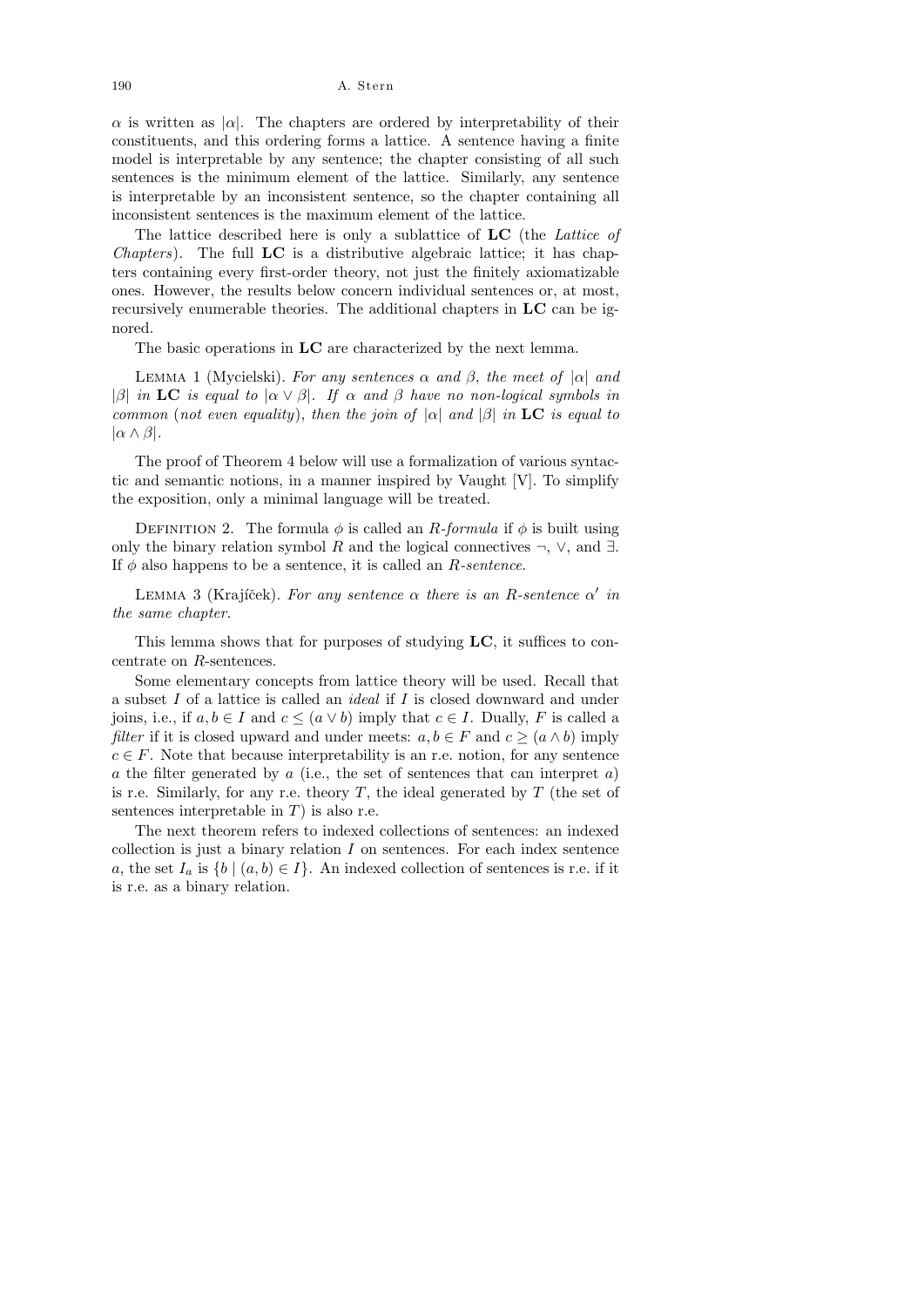THEOREM 4. Let  $I$  and  $F$  be r.e. indexed collections of sentences such that for any sentences  $\alpha$  and  $\beta$ , if  $\beta$  has a finite model then  $\beta \in I_{\alpha}$  and if β is inconsistent then  $\beta \in F_\alpha$ . Also suppose that for each  $\alpha, \alpha \notin I_\alpha \cap F_\alpha$ . Then the following are true.

(1) There is a sentence  $\alpha$  such that  $\alpha \notin I_{\alpha} \cup F_{\alpha}$ .

(2) If every  $I_{\alpha}$  is an ideal, then there is a sentence  $\alpha$  such that  $\alpha \notin F_{\alpha}$ and for every  $\beta \in I_\alpha$ ,  $|\beta| < |\alpha|$  ( $\beta$  is interpretable in  $\alpha$  but not vice versa).

(3) Similarly, if every  $F_{\alpha}$  is a filter, then there is a sentence  $\alpha$  such that  $\alpha \notin I_{\alpha}$  and  $|\alpha| < |\beta|$  for every  $\beta \in F_{\alpha}$ .

(4) If for every  $\alpha$ ,  $I_{\alpha}$  is an ideal,  $F_{\alpha}$  is a filter, and in addition  $\beta \in I_{\alpha}$ ,  $\gamma \in F_\alpha$  imply  $|\beta| \le |\gamma|$ , then there is a sentence  $\alpha$  such that for all  $\beta \in I_\alpha$ and  $\gamma \in F_\alpha$ ,  $|\beta| < |\alpha| < |\gamma|$ .

In most of the applications of this theorem, the sets  $I_{\alpha}$  and  $F_{\alpha}$  actually will not vary with the index  $\alpha$  but will simply be some fixed pair. However, in at least one case the full generality is needed.

P r o o f. The construction of the required sentences involves several steps, beginning with the introduction of Trachtenbrot's arithmetic, TA. (In fact, Trachtenbrot used TA in the proof of his theorem that the set of finitely satisfiable sentences is recursively inseparable from the set of inconsistent sentences (see [T]). Part  $(1)$  above directly implies that result.) TA is a finitely axiomatizable theory of arithmetic much like Robinson's Q. However, it expresses the notions of successor, sum, and product by relations rather than by functions, because its intended models are initial segments of the natural numbers.

DEFINITION 5. The language of TA contains the constant 0, binary relations ≤ and Succ, and ternary relations Sum and Prod. Its axioms are as follows:

 $\leq$  is a discrete linear ordering, 0 is the least element, and there may or may not be a greatest element.

Succ $(x, y)$  holds iff the successor of x under  $\leq$  is y. Sum and Prod represent partial functions:

Sum
$$
(x, y, z) \land
$$
Sum $(x, y, z') \rightarrow z = z'$ ,  
\nProof $(x, y, z) \land$ Prod $(x, y, z') \rightarrow z = z'$ .

The inductive definitions of Sum and Prod:

$$
Sum(x, 0, x),
$$
  
\n
$$
Sum(x, y, z) \land Succ(y, y') \land Succ(z, z') \rightarrow Sum(x, y', z'),
$$
  
\n
$$
Prod(x, 0, 0),
$$
  
\n
$$
Prod(x, y, z) \land Succ(y, y') \land Sum(z, x, z') \rightarrow Prod(x, y', z').
$$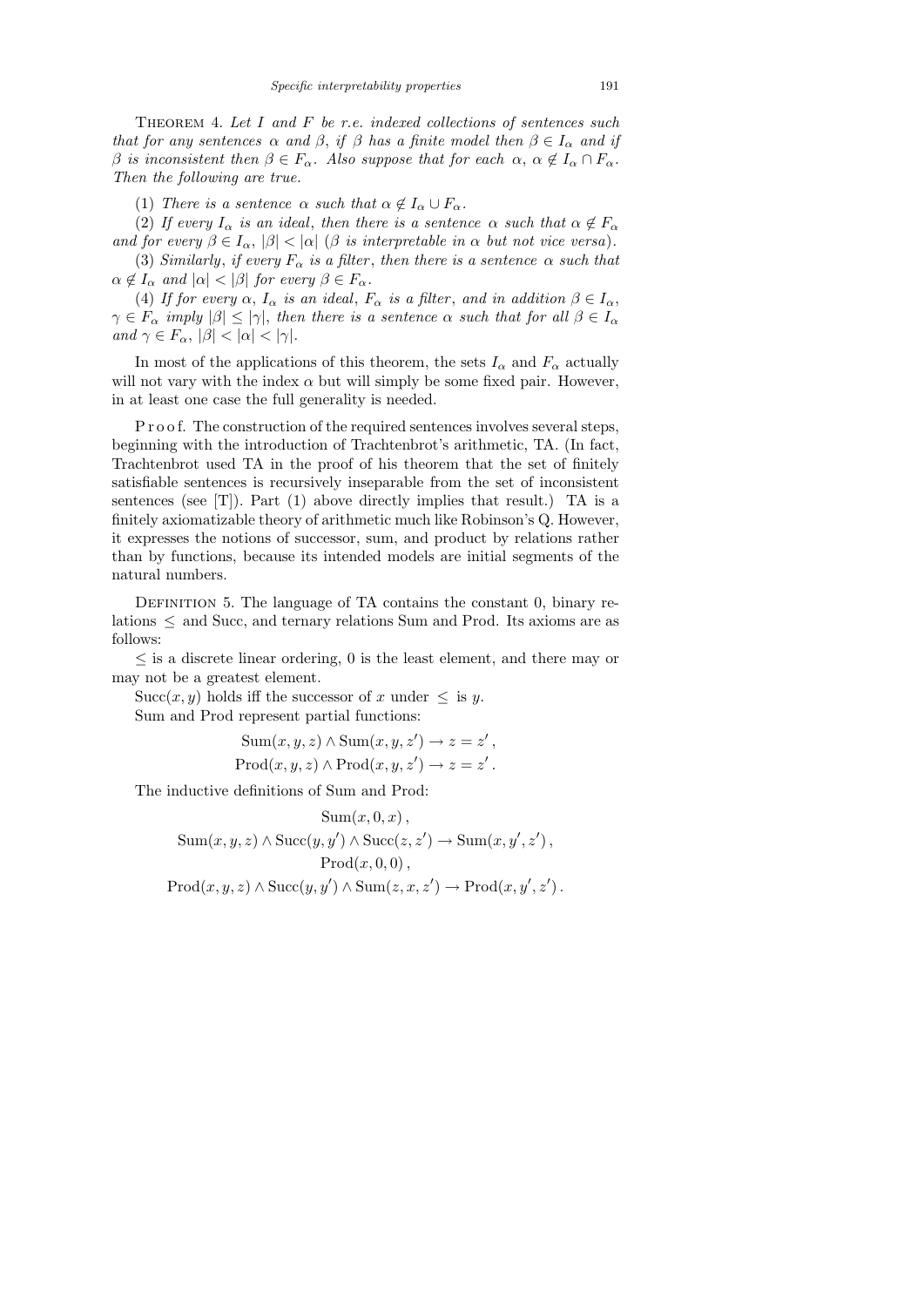### 192 A. Stern

Lastly, two axioms that are needed to make TA categorical in all finite powers:

Sum
$$
(x, y', z')
$$
  $\land$  Succ $(y, y') \rightarrow \exists z \le z'$  (Succ $(z, z')$   $\land$  Sum $(x, y, z)$ ),  
Prod $(x, y', z')$   $\land$  Succ $(y, y') \rightarrow \exists z \le z'$  (Sum $(z, x, z') \land$  Prod $(x, y, z)$ ).

Certain facts about TA can be verified readily. For instance, every infinite model of TA contains an initial segment isomorphic to the natural numbers, while every finite model is isomorphic to an initial segment of the natural numbers. Unfortunately, because of these finite models a certain amount of care is needed in discussing theories based on TA. For any number  $n$ , let " $n$  exists" denote the sentence

$$
\exists y_0, \ldots, y_n \left( y_0 = 0 \land \text{Succ}(y_0, y_1) \land \cdots \land \text{Succ}(y_{n-1}, y_n) \right).
$$

Then for any bounded formula  $\psi(x_1, \ldots, x_k)$  and numbers  $n_1 \leq n, \ldots$  $\ldots, n_k \leq n$ , it is clear that if  $\psi(n_1, \ldots, n_k)$  is true then TA  $\wedge$  "n exists"  $\vdash$  $\psi(n_1,\ldots,n_k).$ 

The arithmetization of syntax can be carried out as usual in TA. The Gödel number of the formula  $\phi$  will be written as  $\#\phi$ , and  $\phi^n$  will stand for the formula whose Gödel number is  $n$ . For the most part the details do not matter, but for simple handling of  $R$ -formulas the Gödel numbering must obey some restrictions. In particular, if  $\phi_1$  is a subformula of  $\phi_2$ , then  $\#\phi_1$  must be  $\leq \#\phi_2$ . Also, the following relations must be expressible by bounded formulas of TA:

Ratom $(i, j, k)$  meaning that  $\phi^i$  is the atomic formula  $R(x_j, x_k)$ ,

| Neg(i, j)      | meaning that $\phi^i$ is $\neg \phi^j$ ,            |
|----------------|-----------------------------------------------------|
| Disj(i, j, k)  | meaning that $\phi^i$ is $\phi^j \vee \phi^k$ , and |
| Exist(i, j, k) | meaning that $\phi^i$ is $\exists x_i \, \phi^k$ .  |

Of course, the Fixed-Point Lemma is crucial to the argument. For TA, the lemma takes the following form.

LEMMA 6 (Gödel, Trachtenbrot). Let  $\theta(x)$  be a formula (possibly in a larger language than that of TA). Then there is a sentence  $\alpha$  and a bound  $B \geq \text{#}\alpha$  such that

$$
TA \vdash \alpha \leftrightarrow \text{``}B \text{ exists''} \land \theta(\#\alpha).
$$

P r o o f. As in the usual case, but with slight adjustments for the peculiarities of TA. The  $S_m^n$  Theorem states that the function  $S_1^1$  which takes  $\#\phi(x)$  and n to  $\#\phi(n)$  is recursive. Hence there is a bounded formula  $S(x, y, z, w)$  of TA such that on the one hand, if  $z = #\phi(n)$  then  $\exists w \geq z$  $S(\#\phi, n, z, w)$  is true, and on the other hand, if  $z \neq \#\phi(n)$  then TA  $\vdash$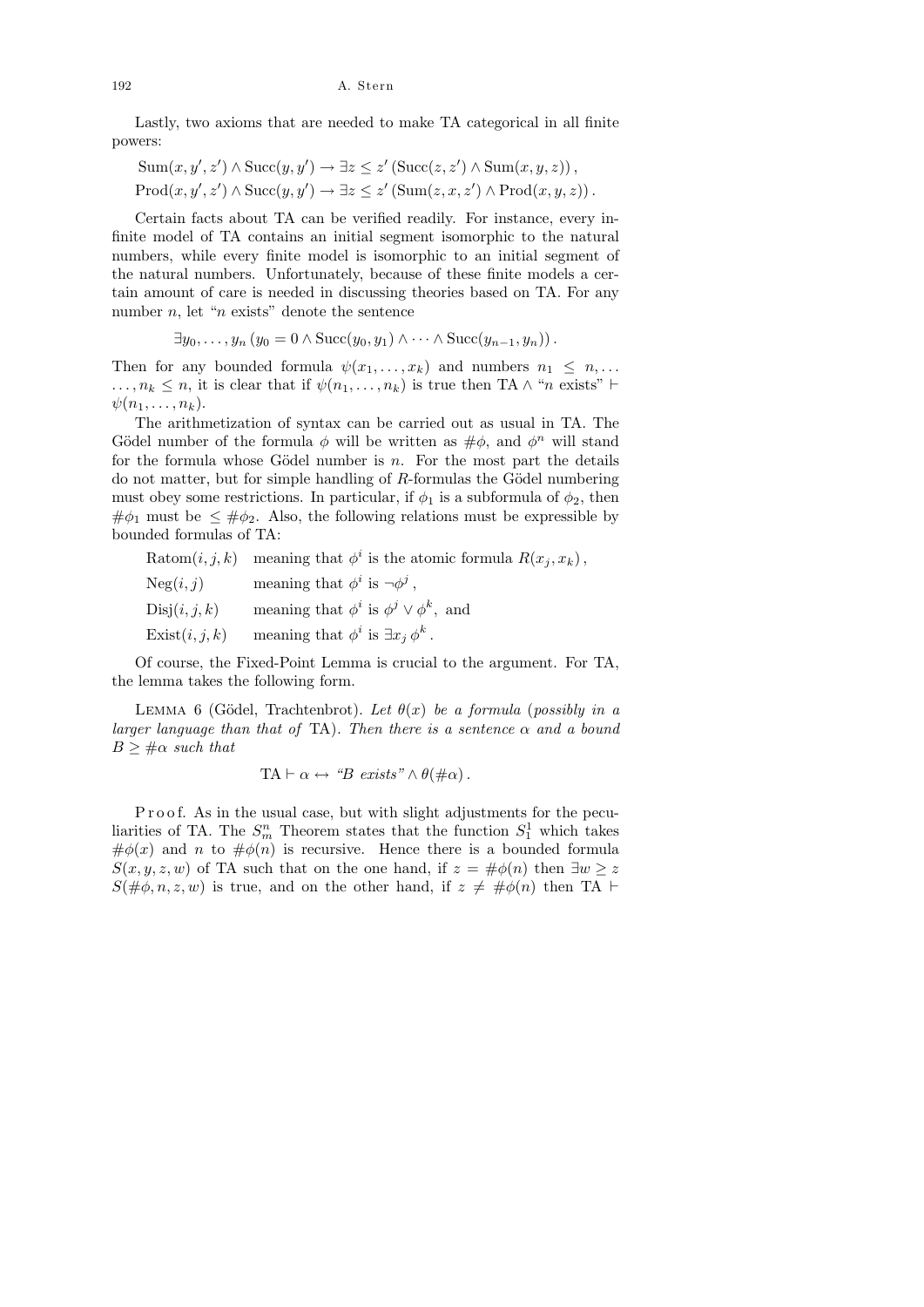$\forall w \neg S(\text{#}\phi, n, z, w)$ . Now let  $U(x)$  be the generating formula

$$
\exists w \exists z \le w \left( S(x, x, z, w) \land \theta(z) \right),
$$

and take  $\alpha$  to be  $U(\#U)$ . With the bound B chosen to be the least number  $\geq \frac{4}{3} \alpha$  such that  $S(\frac{4}{3}U, \frac{4}{3}U, \frac{4}{3} \alpha, B)$  is true, the lemma's conclusion is easy to check.  $\blacksquare$ 

On with the proof of Theorem 4. The sentences  $\alpha$  referred to in the four parts of the theorem will all share a common portion, called  $\Gamma$ , that has been designed to facilitate the expression of certain syntactic and semantic notions. The language of  $\Gamma$  consists of the language of TA; predicates  $N$ , M, V , Rfmla, and True; a binary function Var; and ternary relations Q and Sat. The precise statement is given in Definition 7 below, but first here is an explanation of what  $\Gamma$  means.

In models of  $\Gamma$ , the universe is partitioned by  $N$ ,  $M$ , and  $V$ . The N part is a model of TA, the M part is an arbitrary set, and the V part consists of elements representing sequences of members of  $M$ , indexed by members of N. These sequences are specified by Var: for  $v \in V$  and  $n \in N$ , the *n*th element of the v sequence is given by  $\text{Var}(v, n)$ . M serves as the universe for an indexed collection of binary relations  $Q$ : for  $n \in N$ , the nth relation is given by  $Q(n, x, y)$ , also written as  $Q_n(x, y)$ . Naturally, Sat expresses the satisfaction relation on M: for  $n \in N$ ,  $v \in V$ , and any R-formula  $\phi$ , Sat $(n, \#\phi, v)$  (also written as  $\text{Sat}_n(\#\phi, v)$ ) states that the variable assignment v satisfies  $\phi$ , using  $Q_n$  as the R relation. The Rfmla predicate indicates which members of  $N$  are Gödel numbers of  $R$ -formulas, and True indicates which R-sentences are true.

DEFINITION 7.  $\Gamma$  is the conjunction of statements (1)–(7):

(1) The universe =  $N \cup M \cup V$ .

(2) The axioms of TA, relativized to N.

(3)  $\forall v \in V \forall n \in N \ (Var(v, n) \in M).$ 

(4)  $\forall v \in V \forall n \in N \forall x \in M \exists w \in V (\text{SUB}(v, n, w) \land \text{Var}(w, n) = x),$ where  $SUB(v, n, w)$  is an abbreviation for the formula  $\forall m \in N (m \neq n \rightarrow$  $Var(v, m) = Var(w, m)$ .

(5) The axiom

$$
\begin{aligned} \text{Rfmla}(f) &\leftrightarrow f \in N \land (\exists g, h \le f) \left[ \text{Ratom}(f, g, h) \right. \\ &\qquad \lor (\text{Neg}(f, g) \land \text{Rfmla}(g)) \\ &\qquad \lor (\text{Disj}(f, g, h) \land \text{Rfmla}(g) \land \text{Rfmla}(h)) \right] \\ &\qquad \lor (\text{Exist}(f, g, h) \land \text{Rfmla}(h)) \right], \end{aligned}
$$

where Ratom, Neg, Disj, and Exist are the bounded formulas mentioned earlier.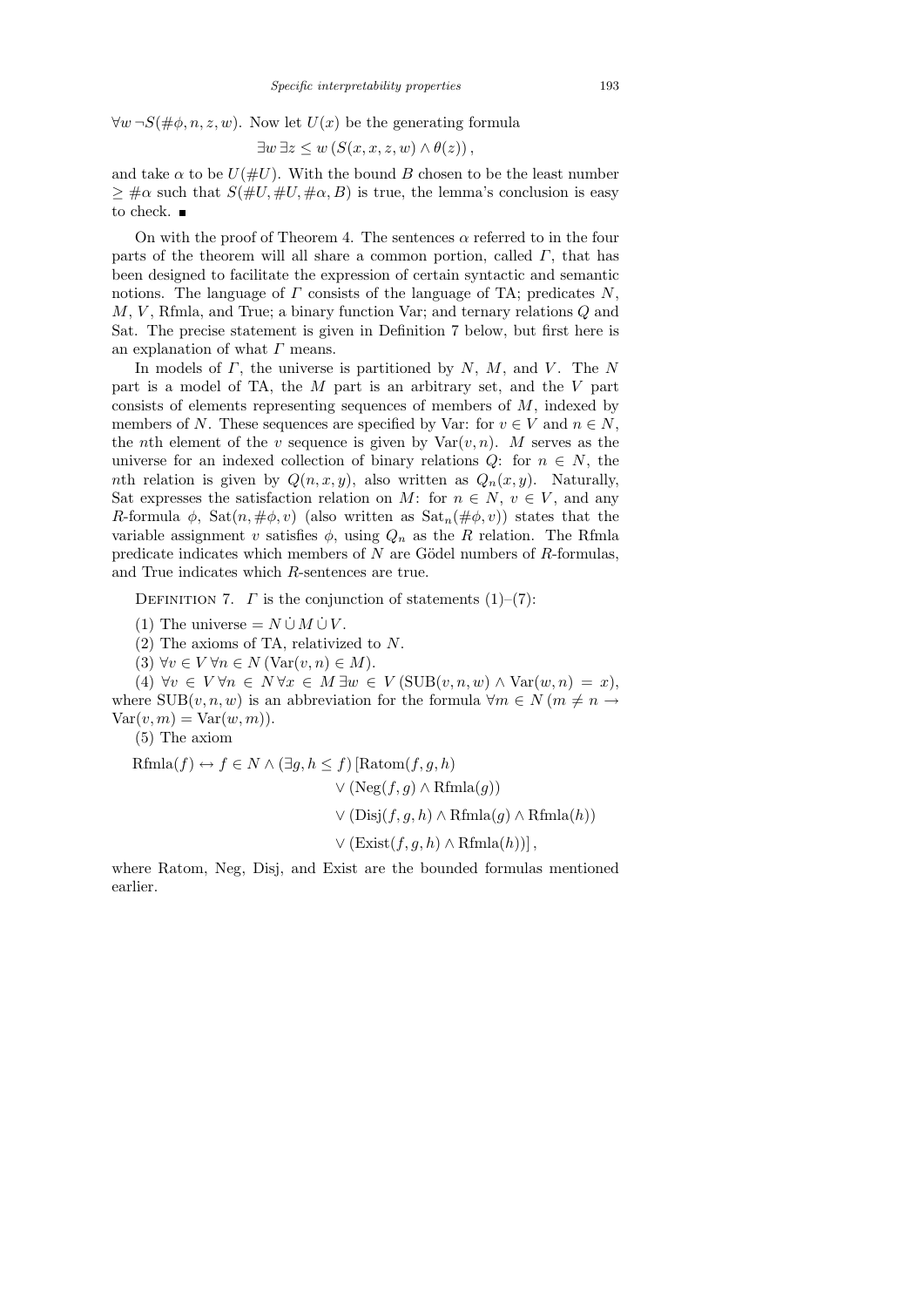(6) The axiom

$$
Sat_n(f, v) \leftrightarrow \text{Rfmla}(f) \land n \in N \land v \in V \land
$$
  
\n
$$
\exists g, h \le f \left[ (\text{Ratom}(f, g, h) \land Q_n(\text{Var}(v, g), \text{Var}(v, h))) \right. \n\lor (\text{Neg}(f, g) \land \neg \text{Sat}_n(g, v)) \n\lor (\text{Disj}(f, g, h) \land (\text{Sat}_n(g, v) \lor \text{Sat}_n(h, v))) \n\lor (\text{Exist}(f, g, h) \land \exists w \in V (\text{SUB}(v, g, w) \land \text{Sat}_n(h, w)) ) \right],
$$

where SUB is as in (4) above.

(7) True(f)  $\leftrightarrow$  Rfmla(f)  $\land \forall v \in V$  Sat<sub>f</sub>(f, v).

Note that in (7), the subscript in  $\text{Sat}_f(f, v)$  is f itself. This effectively treats R-sentences as though they are all in disjoint languages, since for each  $\phi$ , True( $\#\phi$ ) depends only on the structure with universe M and the relation  $Q_{\mu\phi}$ .

The next two lemmas express the key properties that  $\Gamma$  has with regard to interpretability.

LEMMA 8. Let  $J = \{j_1, \ldots, j_k\}$  be a finite set of Gödel numbers of Rsentences. Let B be any upper bound for J, let  $\Gamma^J$  be the sentence

 $\Gamma \wedge \text{``}B \text{ exists''} \wedge \text{True}(j_1) \wedge \cdots \wedge \text{True}(j_k),$ 

and let C be the join of the chapters  $|\phi^{j_1}|, \ldots, |\phi^{j_k}|$ . Then  $C \geq |\Gamma^J|$ .

Note that as a limiting case of this lemma, when  $J$  is empty the sentence  $\Gamma^{J} = (\Gamma \wedge "B \text{ exists"})$  has a finite model.

LEMMA 9. Let J be as above, let  $\Gamma^J$  be the sentence

$$
\Gamma \wedge [(\ ^{\omega}j_{1} \ \text{exists} \ ^{\gamma} \wedge \text{True}(j_{1})) \vee \cdots \vee (\ ^{\omega}j_{k} \ \text{exists} \ ^{\gamma} \wedge \text{True}(j_{k}))],
$$

and let C be the meet of the chapters  $|\phi^{j_1}|, \ldots, |\phi^{j_k}|$ . Then  $C \leq |\Gamma^J|$ .

Proof of Lemma 8. Let  $\overline{\phi}^j$  be the result of replacing the occurrences of R in  $\phi^j$  with a new relation symbol  $R_j$ . Then the sentences  $\overline{\phi}^j$   $(j \in J)$ are all in disjoint languages, so by Lemma 1 the sentence

$$
\phi^J = \overline{\phi}^{j_1} \wedge \cdots \wedge \overline{\phi}^{j_k}
$$

belongs to the chapter  $C$ . Hence it will suffice to find an interpretation  $I$  of  $\Gamma^J$  in  $\phi^J$ .

Here is a recipe for cooking up I. The interpretation  $N<sup>I</sup>$  of N will just be the set  $\{0, \ldots, B\}$ . Since this is a finite set it is certainly definable in  $\phi^J$ , along with all the relations of TA on this set.  $M<sup>I</sup>$  will simply be the universe of  $\phi^J$ , while  $V^I$  will be the  $(B+1)$ -power of the universe. The function  $Var^I$ can be defined by cases: the value of  $\text{Var}^I((a_0,\ldots,a_B),n)$  will be  $a_n$ . It is easy to check that so far this interpretation satisfies statements  $(1)$ – $(4)$  in Definition 7 and also guarantees that "B exists" is true.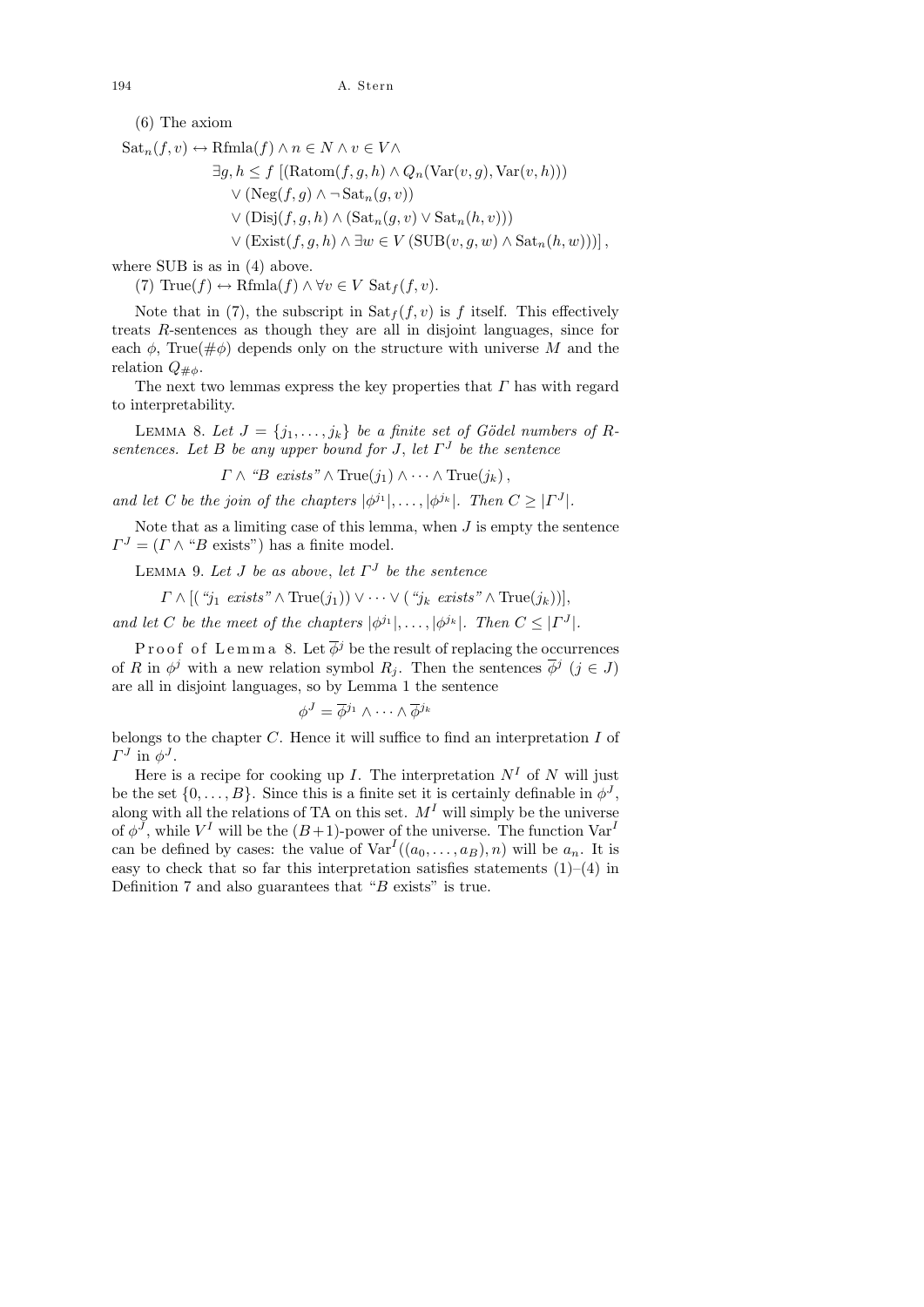$Rfmla<sup>I</sup>$  is likewise defined by cases: it holds precisely for those members of  $N<sup>I</sup>$  which are Gödel numbers of R-formulas. The interpretation of Q is very simple; in fact,  $Q_j^I$  can be taken to be  $R_j$  (for  $j \notin J$  there is no harm in assuming that  $R_j$  is the universally false relation).

The definition of  $\text{Sat}_n^I(f, v)$  comes down to a rather complicated set of cases depending on the values of both n and f. Basically, if f is the Gödel number of the R-formula  $\phi^f(x_0,\ldots,x_m)$ , then  $\text{Sat}^I_n(f,v)$  should hold iff  $\psi(\text{Var}^I(v,0),\ldots,\text{Var}^I(v,m))$  is true, where  $\psi$  results from  $\phi^f$  by replacing  $R$  with  $R_n$ . It is left to the reader to check that this interpretation preserves the proper semantics of the satisfaction relation and obeys statements (5) and (6) in Definition 7. A crucial point in the induction is the fact that the arithmetical formulas Ratom, Neg, Disj, and Exist are bounded and therefore absolute.

Finally, the definition of  $True<sup>I</sup>$  is already provided by statement (7) in Definition 7. Thus I does indeed constitute an interpretation of  $\Gamma$ . But now it follows from the definition of  $\text{Sat}^I$  that if  $\phi^j$  is any R-sentence with  $j \leq B$ , then True<sup>I</sup>(j) holds iff  $\overline{\phi}^j$  is true. In particular, since  $\phi^J$  proves  $\overline{\phi}^j$ for each  $j \in J$ , the interpretation I makes all of  $\Gamma^J$  true.

Proof of Lemma 9. Since  $\Gamma^J$  is logically equivalent to the disjunction of the sentences  $\Gamma \wedge "j \text{ exists" } \wedge \text{True}(j)$  for  $j \in J$ , Lemma 1 shows that  $|I^J|$  is equal to the meet of the chapters of these sentences. Hence it suffices to prove the lemma just for the case  $k = 1$ , i.e., to show that  $\phi^{j}$  is interpretable in  $\Gamma \wedge "j$  exists"  $\wedge$  True $(j)$ .

The interpretation of  $\phi^j$  is trivial: the universe is relativized to M and R is interpreted as  $Q_i$ . As in the previous proof, the induction conditions for the Sat relation guarantee that the interpretation works properly.

At last the stage is set for the proof of Theorem 4. Let  $F$  and  $I$  be the r.e. indexed collections of sentences mentioned in the theorem. Since they are r.e., there are bounded formulas  $F(x, y, z)$  and  $I(x, y, z)$  of TA such that

 $b \in F_a$  iff  $F(\text{#a}, \text{#b}, n)$  holds for some n, and

 $b \in I_a$  iff  $I(\text{#}a, \text{#}b, n)$  holds for some n.

Furthermore, it is possible to choose these formulas so that

$$
TA \vdash F(x, y, z) \land z \leq z' \rightarrow F(x, y, z') \text{ and}
$$
  

$$
TA \vdash I(x, y, z) \land z \leq z' \rightarrow I(x, y, z').
$$

With this notation in place, the remainder of the proof just consists of writing down appropriate choices for the sentence  $\alpha$  and verifying that they are correct.

P a r t (1). By means of the Fixed-Point Lemma, determine a sentence α with Gödel number  $\#\alpha = a$  and a bound  $B \ge a$ , such that  $\alpha$  is provably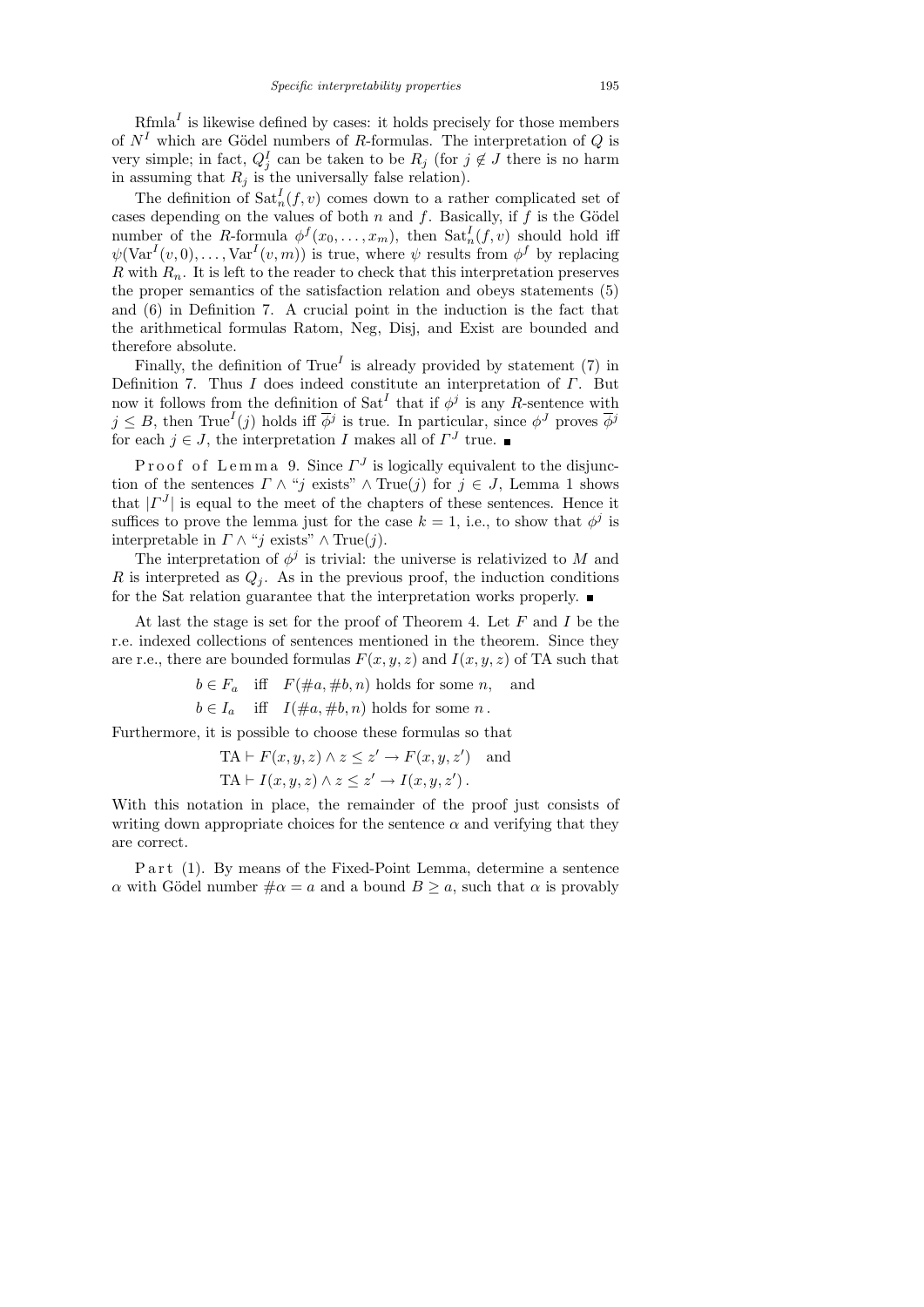196 A. Stern

equivalent to

$$
\Gamma \wedge ``B \text{ exists}" \wedge \exists n \left[ F(a, a, n) \wedge \neg I(a, a, n) \right].
$$

First, suppose for a contradiction that  $\alpha \in F_{\alpha}$ . Then there is some  $n_0 \geq B$ satisfying  $F(a, a, n_0)$ . By assumption  $\alpha \notin F_\alpha \cap I_\alpha$ , hence  $\alpha \notin I_\alpha$ , and so  $\neg I(a, a, n_0)$  holds. Since F and I are bounded formulas, TA  $\wedge$  " $n_0$  exists" proves  $\exists n [F(a, a, n) \land \neg I(a, a, n)]$ , so by the limiting case of Lemma 8,  $\alpha$ has a finite model. But this implies  $\alpha \in I_{\alpha}$ , which is a contradiction. Thus  $\alpha$  cannot be in  $F_{\alpha}$ .

Now suppose that  $\alpha \in I_{\alpha}$ . Then there is some  $n_0$  satisfying  $I(a, a, n_0)$ , and clearly  $\alpha$  implies  $\Gamma \wedge \text{``}B$  exists"  $\wedge \exists n \langle n_0 F(a, a, n) \rangle$ . But  $\alpha \notin F_\alpha \cap I_\alpha$ , hence  $\alpha \notin F_\alpha$ , hence  $\alpha$  has a provably inconsistent consequence, and hence  $\alpha$ is in  $F_{\alpha}$  after all, another contradiction. Therefore  $\alpha$  cannot be in  $I_{\alpha}$  either.

P art (2). As before, find  $\alpha$  equivalent to

$$
\Gamma \wedge \text{``}B
$$
 exists"  $\wedge \exists n \left[ F(a, a, n) \wedge \neg I(a, a, n) \right.$   
 $\wedge \forall j \leq n \left( \text{Rfmla}(j) \wedge I(a, j, n) \rightarrow \text{True}(j) \right) \right].$ 

By the same reasoning as in part (1),  $\alpha \notin I_{\alpha}$ .

Now suppose  $\alpha \in F_{\alpha}$ , and let  $n_0 \geq B$  satisfy  $F(a, a, n_0)$ . Let

 $J = \{j \leq n_0 \mid \text{Rfmla}(j) \land I(a, j, n_0)\} = \{j_1, \ldots, j_k\},\$ 

and set

$$
\Gamma^{J} = \Gamma \wedge "n_0 \text{ exists" } \wedge \text{True}(j_1) \wedge \cdots \wedge \text{True}(j_k).
$$

Clearly  $\Gamma^J$  logically implies  $\alpha$ , so  $|\alpha| \leq |\Gamma^J|$ . However, by Lemma 8,  $|\Gamma^J| \leq$  $|\phi^{j_1}| \vee \cdots \vee |\phi^{j_k}|$ . Since each  $\phi^j$  belongs to  $I_\alpha$  and  $I_\alpha$  is an ideal, it follows that  $\alpha \in I_{\alpha}$ , a contradiction. Thus  $\alpha \notin F_{\alpha}$ .

It is also necessary to show that for any  $\phi \in I_\alpha$ ,  $|\phi| \leq |\alpha|$ . By Lemma 3, there is some R-sentence  $\phi^j$  such that  $|\phi| = |\phi^j|$ . By Lemma 9,  $|\phi^j| \leq$  $| \Gamma \wedge "j \text{ exists" } \wedge \text{True}(j) |$ , so it suffices to show that  $\alpha$  proves "j exists"  $\wedge$ True(j). Since  $\phi^j \in I_\alpha$ , there is some  $n_0 \geq j$  satisfying  $I(a, j, n_0)$ , and since  $\alpha \notin F_\alpha$ ,  $F(a, a, n_0)$  is false. It follows that TA  $\vdash \forall n \left[ F(a, a, n) \to (n \geq n_0) \right]$  $\wedge I(a, j, n)$ , which yields the desired conclusion.

P art (3). As before, find  $\alpha$  equivalent to

$$
\Gamma \wedge \text{``}B \text{ exists''} \wedge \exists n \left[ (F(a, a, n) \vee \exists j \le n \ (Rfmla(j) \wedge F(a, j, n) \wedge \text{True}(j)) \right] \wedge \neg I(a, a, n) \right].
$$

By the same argument as in part (1),  $\alpha \notin F_{\alpha}$ .

Now suppose  $\alpha \in I_\alpha$ , and let  $n_0$  satisfy  $I(a, a, n_0)$ . Then  $\alpha \notin F_\alpha$  so  $F(a, a, n)$  is provably false for all  $n \leq n_0$ , while  $I(a, a, n)$  is provably true for all  $n \geq n_0$ . Let

$$
J = \{ j \le n_0 \mid \text{Rfmla}(j) \land F(a, j, n_0) \} = \{ j_1, \dots, j_k \};
$$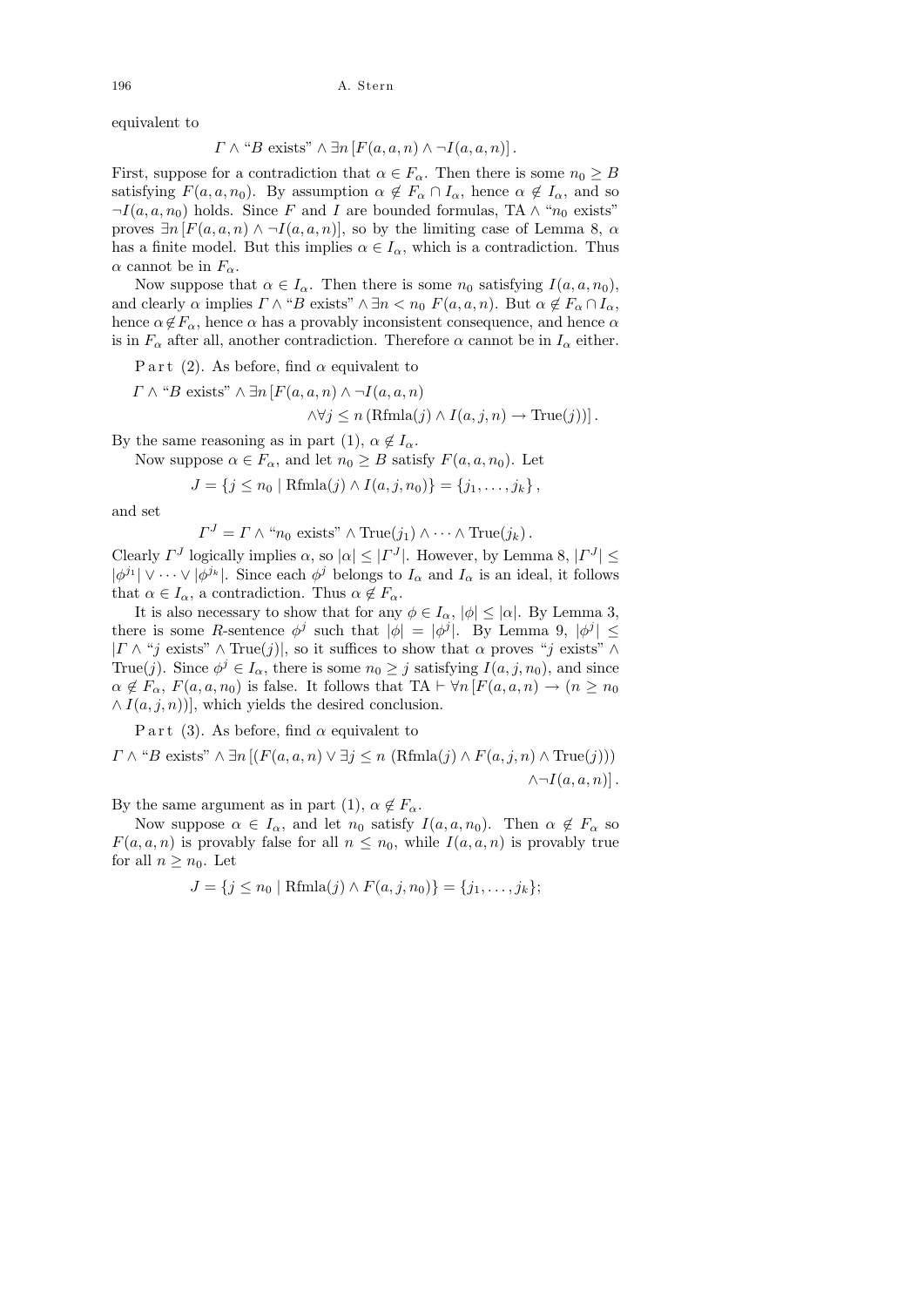then  $\alpha$  implies

$$
\Gamma \wedge [(\text{``}j_1 \text{ exists''} \wedge \text{True}(j_1)) \vee \cdots \vee (\text{``}j_k \text{ exists''} \wedge \text{True}(j_k))].
$$

Hence by Lemma 9,  $|\alpha| \ge |\phi^{j_1}| \wedge \cdots \wedge |\phi^{j_k}|$ . However, each  $\phi^j$  belongs to  $F_{\alpha}$  and  $F_{\alpha}$  is a filter; this implies that  $\alpha \in F_{\alpha}$ , a contradiction.

To see that  $|\phi| \geq |\alpha|$  for every  $\phi \in F_\alpha$ , find an R-sentence  $\phi^j$  such that  $|\phi| = |\phi^j|$  as before. There is some  $n \geq j$  such that  $n \geq B$  and  $F(a, j, n)$ holds. By Lemma 8,  $|\phi^j| \geq |\Gamma \wedge \text{``}n \text{ exists''} \wedge \text{True}(j)|$ , and since  $I(a, a, n)$  is false, this sentence implies  $\alpha$ .

P art (4). As before, find  $\alpha$  equivalent to

$$
\Gamma \wedge \text{``}B \text{ exists''} \wedge \exists n \left[ (F(a, a, n) \vee \exists j \le n \left( \text{Rfmla}(j) \wedge F(a, j, n) \wedge \text{True}(j) \right) \right] \wedge \neg I(a, a, n) \wedge \forall j \le n \left( \text{Rfmla}(j) \wedge I(a, j, n) \rightarrow \text{True}(j) \right) \right].
$$

Now the same argument as in part (2) shows that  $\alpha \notin F_{\alpha}$ , while the same argument as in part (3) shows that  $\alpha \notin I_{\alpha}$ .

To see that  $|\phi| \geq |\alpha|$  for every  $\phi \in F_\alpha$ , find an R-sentence  $\phi^{j_0}$  such that  $|\phi| = |\phi^{j_0}|$  as before. There is some  $n \geq j_0$  such that  $n \geq B$  and  $F(a, j_0, n)$ holds. Let

$$
J = \{j_0\} \cup \{j \le n \mid \text{Rfmla}(j) \land I(a, j, n)\} = \{j_0, j_1, \dots, j_k\}
$$

and let

$$
\Gamma^{J} = \Gamma \wedge "n \text{ exists"} \wedge \text{True}(j_0) \wedge \cdots \wedge \text{True}(j_k).
$$

Then  $\Gamma^J \vdash \alpha$ , so it suffices to show that  $|\phi| \geq |\Gamma^J|$ .

By Lemma 8, in fact it is only necessary to show that  $|\phi| \geq |\phi^{j_i}|$  for each *i*. For  $i = 0$  this is true by the choice of  $j_0$ , and for  $i > 0$  it is true because  $\phi^{j_i} \in I_\alpha$  and every member of  $F_\alpha$  can interpret every member of  $I_\alpha$  (by assumption).

Finally, to see that  $|\phi| \leq |\alpha|$  for every  $\phi \in I_{\alpha}$ , let  $\phi^{j_0}$  be an R-sentence with  $|\phi| = |\phi^{j_0}|$  and find n such that  $I(a, j_0, n)$  holds. Let

$$
J = \{j_0\} \cup \{j \leq n \mid \text{Rfmla}(j) \land F(a, j, n)\} = \{j_0, j_1, \ldots, j_k\}.
$$

It is then easy to check that  $\alpha$  implies the sentence

$$
\Gamma^{J} = \Gamma \wedge [(\text{``}j_0 \text{ exists''} \wedge \text{True}(j_0)) \vee \cdots \vee (\text{``}j_k \text{ exists''} \wedge \text{True}(j_k))].
$$

Hence by Lemma 9,  $|\alpha| \ge |\phi^{j_0}| \wedge \cdots \wedge |\phi^{j_k}|$ . Since  $\phi^{j_i} \in F_\alpha$  for  $i > 0$ , this meet is equal to  $|\phi^{j_0}|$ . This yields the desired result, and concludes the proof of Theorem 4.  $\blacksquare$ 

The three results originally announced in [MPS] are proved below as corollaries of this theorem. But before giving the corollaries it is necessary to explain that the notion of interpretability of theories used in LC is a local one; that is, a theory S is interpretable in a theory T iff T can interpret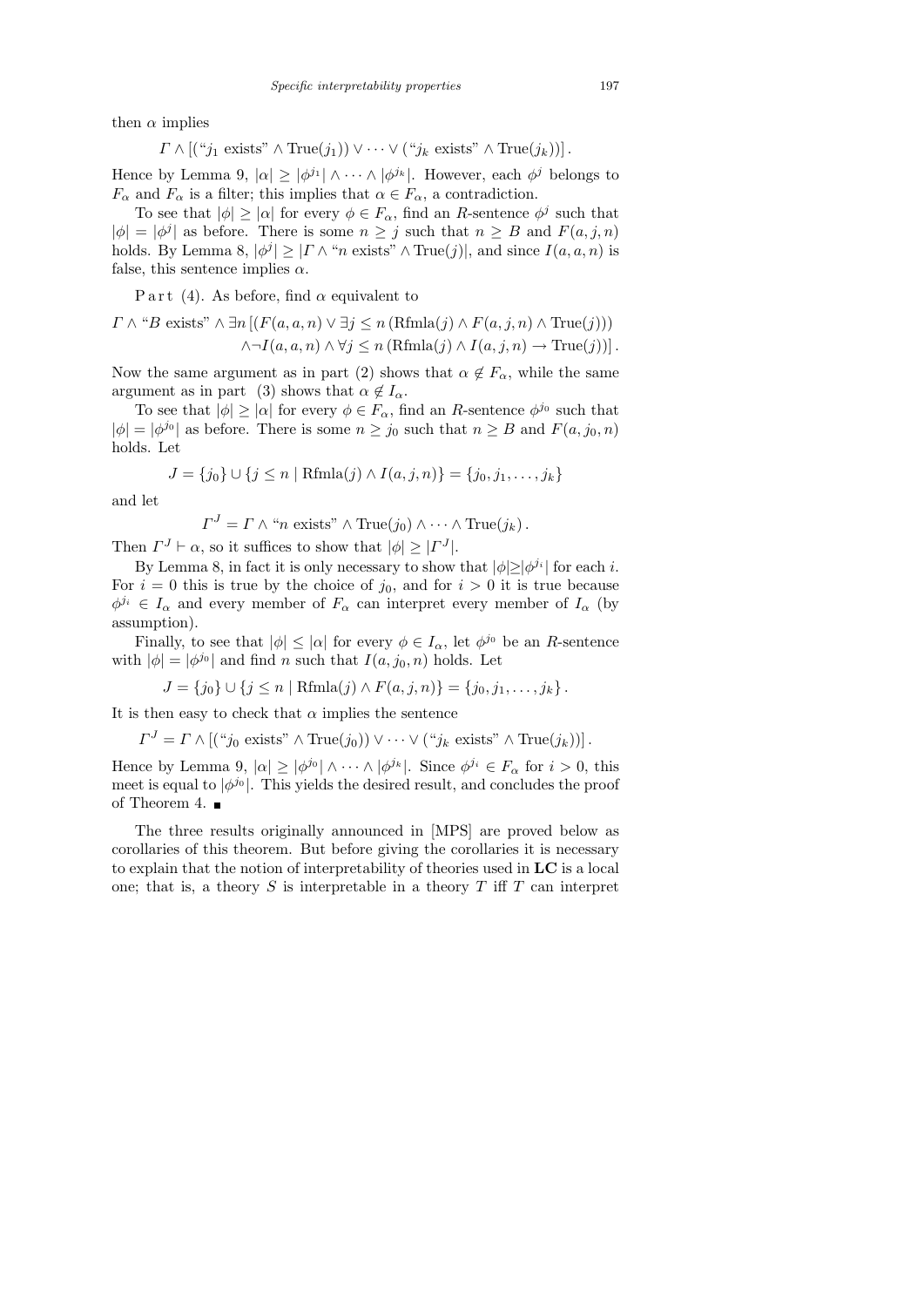β for every consequence β of S. Another way of putting it is to say that  $|S| \leq |T|$  iff  $|\beta| \leq |T|$  for every sentence  $\beta$  such that  $|\beta| \leq |S|$ .

COROLLARY 10 (Theorem 6.25 of [MPS]). If  $S$  and  $T$  are r.e. theories such that  $|S| < |T|$ , then the interval  $[|S|, |T|]$  in **LC** is not complemented.

P r o o f. Since  $|T| \nleq |S|$ , there is a consequence  $\tau$  of T that is not interpretable in S. Now for each sentence  $\alpha$ , let  $I_{\alpha} = {\beta | |\alpha \vee \beta| \leq |S|}$  and  $F_{\alpha} = \{\gamma \mid |\gamma| \geq |\tau|\}.$  Since interpretability is an r.e. notion, these indexed collections are r.e. Furthermore, using Lemma 1 and the distributivity of LC,  $I_{\alpha}$  is an ideal. Since all the other requirements of Theorem 4(2) are also satisfied, there is a sentence  $\alpha$  such that  $\alpha \notin F_{\alpha}$  and  $|\alpha| > |\beta|$  for all  $\beta \in I_{\alpha}$ .

Let  $x = |\alpha| \wedge |T|$ . Then it turns out that  $|S| < x < |T|$  and x has no lower complement in this interval; i.e., there is no y such that  $|S| < y < |T|$  and  $x \wedge y = |S|$ . To see that this is true, first note that  $I_{\alpha} = \{ \beta \mid |\alpha| \wedge |\beta| \leq |S| \};$ hence if  $|\beta| \leq |S|$  then  $\beta \in I_\alpha$  and so  $|\beta| < |\alpha|$ . It follows that  $|S| \leq |\alpha|$  and thus  $|S| \leq x$ . However,  $\alpha \notin F_\alpha$ , so  $|\alpha| \not\geq |\tau|$ , so  $\tau \notin I_\alpha$ , so  $|\alpha| \wedge |\tau| \nleq |S|$ , so  $|\alpha| \wedge |T| \nleq |S|$ , and thus  $|S| < x$ . Clearly  $x \leq |T|$ , and in fact  $x < |T|$ because  $x \not\geq |\tau|$ . Now suppose there is a lower complement y for x. Then  $|S| \geq (|\alpha| \wedge |T|) \wedge y = |\alpha| \wedge (|T| \wedge y) = |\alpha| \wedge y$ , so for any sentence  $\beta$  such that  $|\beta| \leq y$ , this implies that  $\beta \in I_\alpha$  and so  $|\beta| \leq |\alpha|$ . Therefore  $y \leq |\alpha|$ , so  $y \leq x$  and  $|S| = x \wedge y = y$ , a contradiction.

In the case that  $S$  and  $T$  are finitely axiomatizable, it is possible to find a sentence  $\alpha$  such that  $|S| < |\alpha| < |T|$  and  $|\alpha|$  has neither an upper nor a lower complement in this interval. Simply use part (4) of Theorem 4, with

$$
I_{\alpha} = \{ \beta \mid |\beta| \le |T| \text{ and } |\alpha| \wedge |\beta| \le |S| \} \text{ and}
$$
  

$$
F_{\alpha} = \{ \gamma \mid |\gamma| \ge |S| \text{ and } |\alpha| \vee |\gamma| \ge |T| \}.
$$

It is necessary to know that S and T are finitely axiomatizable for  $F_{\alpha}$  to be r.e., because this means for example that  $|\gamma| \geq |S|$  iff  $\sigma$  is interpretable in  $γ$ , where  $σ$  is an axiom for S. It is easy to check that  $I_α$  is an ideal,  $F_α$  is a filter, and  $\alpha \notin I_\alpha \cup F_\alpha$ . Lastly, whenever  $\beta \in I_\alpha$  and  $\gamma \in F_\alpha$  it is true that

$$
|\beta| = |\beta| \land |T| \le |\beta| \land (|\alpha| \lor |\gamma|)
$$
  
= (|\beta| \land |\alpha|) \lor (|\beta| \land |\gamma|) \le |S| \lor |\gamma| = |\gamma|.

By Theorem 4, there is a sentence  $\alpha$  such that  $|\beta| < |\alpha| < |\gamma|$  for all  $\beta \in I_{\alpha}$ ,  $\gamma \in F_\alpha$ . This implies that  $|S| < |\alpha| < |T|$ . The same sort of argument as above shows that  $|\alpha|$  has no lower complement. If y is an upper complement for  $|\alpha|$ , then by compactness there is a sentence  $\gamma$  such that  $|S| \leq |\gamma| \leq y$ and  $|\alpha| \vee |\gamma| = |T|$ , which implies that  $\gamma \in F_\alpha$  and hence  $|\alpha| < |\gamma|$ . This means that  $|\gamma| = |\alpha| \vee |\gamma| = |T|$ , so  $y \geq |T|$  and therefore is not an upper complement after all.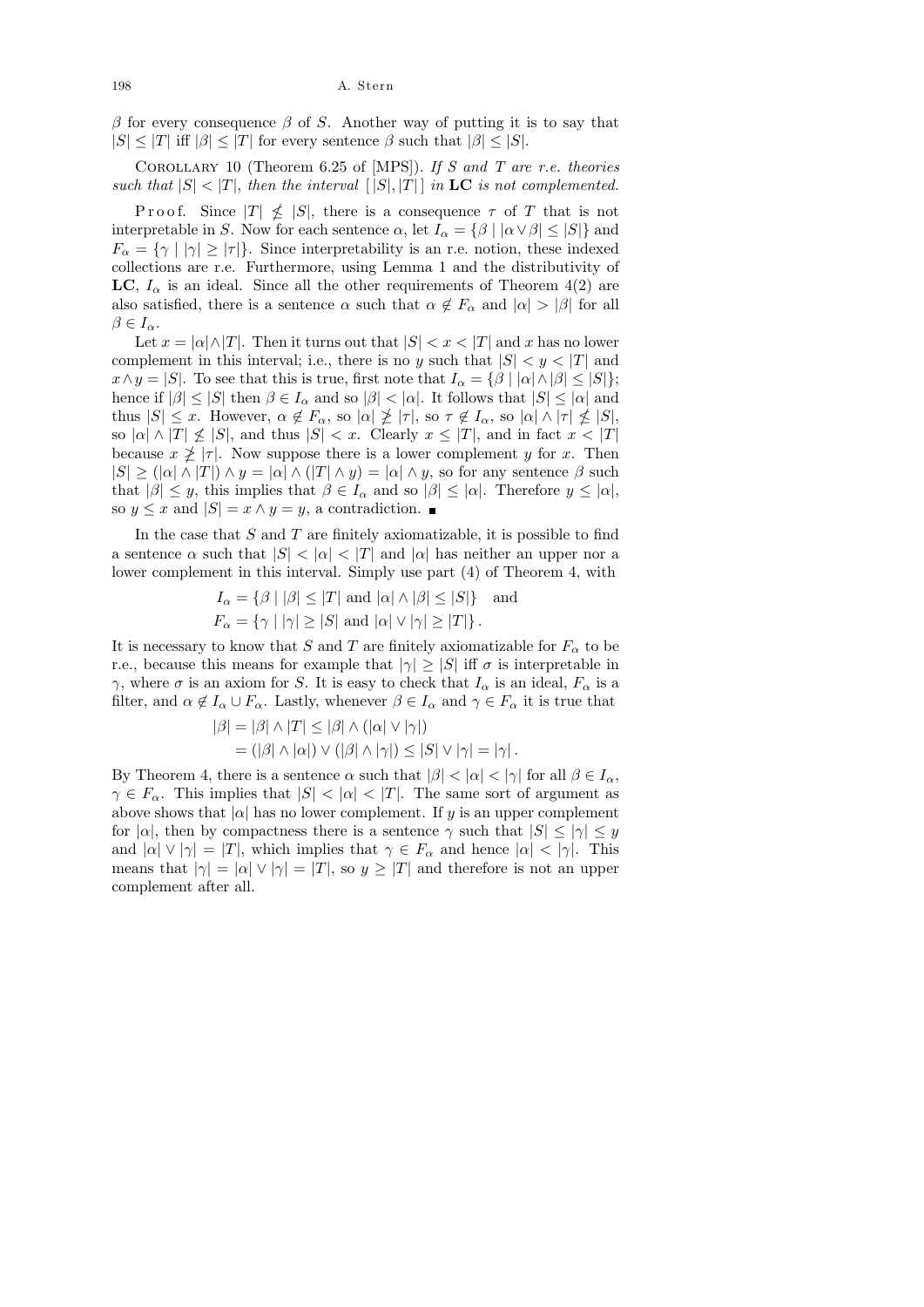COROLLARY 11 (Theorem 6.26 of [MPS]). If S is an r.e. theory and  $\tau$ is a sentence not interpretable in S, then there is a sentence  $\alpha$  such that  $|S| < |\alpha|$  and  $|\tau| \nleq |\alpha|$ . Additionally, if  $|S| < |\tau|$  then  $\alpha$  can be chosen so that  $|S| < |\alpha| < |\tau|$ .

P r o o f. Use part (2) of Theorem 4, with  $I_{\alpha} = {\beta | |\beta| \leq |S|}$  and  $F_{\alpha} = \{ \gamma \mid |\tau| \leq |\gamma| \}.$  If  $|S| < |\tau|$ , use part (4) of Theorem 4 with the same  $I_{\alpha}$  and  $F_{\alpha}$ .

This corollary is not very interesting in itself, but it immediately implies that for every r.e. theory S, |S| is the meet of  $\{|\alpha| \mid |S| < |\alpha|\}$ . Indeed, if |S| were not equal to this meet there would have to be a sentence  $\tau$  such that  $|\tau| \nleq |S|$  and  $|\tau| \leq |\alpha|$  for every  $|\alpha| > |S|$ , contradicting the corollary. Another interesting consequence concerns versions of set theory. GB set theory is finitely axiomatizable, and ZF set theory is r.e. and interpretable in GB but not vice versa. By the second part of the corollary, there is a finitely axiomatizable theory  $T$  strictly intermediate between the two:  $|ZF| < |T| < |GB|$ .

COROLLARY 12 (Theorem 6.28 of [MPS]). Let S be an r.e. theory and let A be an r.e. collection of sentences such that for any finite  $A_0 \subseteq A$ ,  $|S| < \Lambda\{|\tau| \mid \tau \in A_0\}$ . Then there is a sentence  $\alpha$  such that  $|S| < |\alpha| \leq$  $\bigwedge \{ |\tau| \mid \tau \in A \}.$ 

Proof. Use part (4) of Theorem 4, with  $I_{\alpha} = \{\beta | |\beta| \leq |S|\}\$  and  $F_{\alpha} = \{ \gamma \mid \exists \tau_1, \ldots, \tau_n \in A(|\tau_1 \vee \cdots \vee \tau_n| \leq |\gamma|) \}.$  Then  $I_{\alpha}$  and  $F_{\alpha}$  are r.e., and by Lemma 1,  $F_{\alpha}$  is a filter (in fact, it is the filter generated by A). For any  $\beta \in I_\alpha$  and  $\gamma \in F_\alpha$  there are  $\tau_1, \ldots, \tau_n \in A$  such that  $|\beta| \leq$  $|S| < |\tau_1| \wedge \cdots \wedge |\tau_n| \leq |\gamma|$ . This shows the requirements of Theorem 4 are satisfied, and so there is a sentence  $\alpha$  such that  $|S| \leq |\alpha|$  and  $|\alpha| < |\tau|$ for every  $\tau \in A$ . But  $|S| \neq |\alpha|$  because otherwise  $\alpha$  would be in  $I_{\alpha}$ , so  $|S| < |\alpha| \leq \Lambda\{|\tau| \mid \tau \in A\}.$ 

As a consequence of this corollary, if A is an r.e. collection of sentences none of which has a finite model, then there is a sentence  $\alpha$  which also has no finite models but is interpretable in every member of A.

#### **References**

- [K] J. K r a jíček, *Some theorems on the lattice of local interpretability types*, Z. Math. Logik Grundlag. Math. 31 (1985), 449–460.
- [MPS] J. Mycielski, P. Pudlák and A. Stern, A lattice of chapters of mathematics (*interpretations between theorems*), Mem. Amer. Math. Soc. 426 (1990).
	- [T] B. A. Trachtenbrot, *On recursive inseparability*, Dokl. Akad. Nauk SSSR 88 (1953), 953–956 (in Russian).